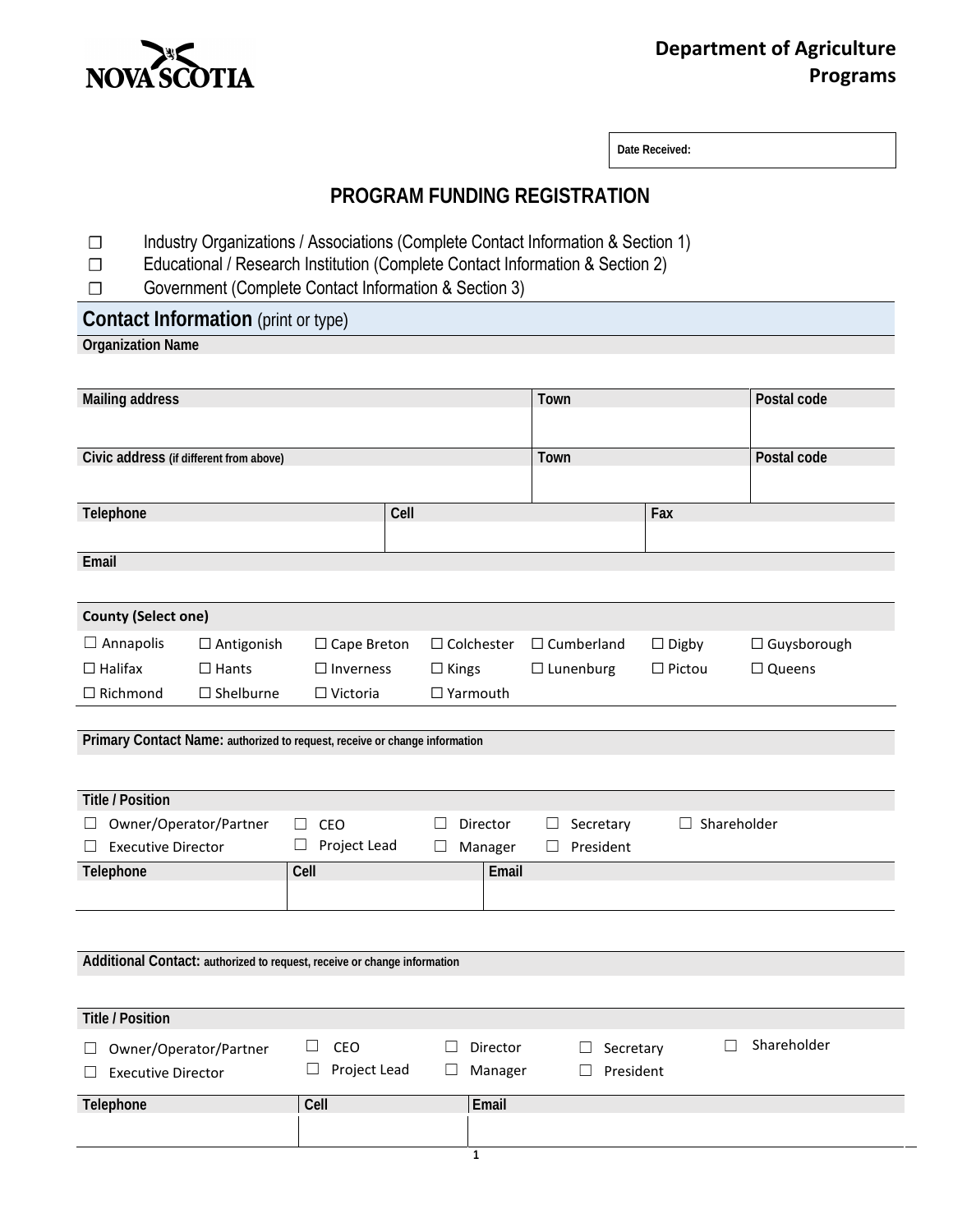| <b>SECTION 1 - Industry Organizations / Associations</b>                                  |                                                                                           |                                                                                                 |                     |                   |                             |                      |  |  |
|-------------------------------------------------------------------------------------------|-------------------------------------------------------------------------------------------|-------------------------------------------------------------------------------------------------|---------------------|-------------------|-----------------------------|----------------------|--|--|
|                                                                                           |                                                                                           |                                                                                                 |                     |                   |                             |                      |  |  |
|                                                                                           |                                                                                           | A. Is your Industry Organization/Association a<br>$\Box$ For Profit or<br>$\Box$ Not for Profit |                     |                   |                             |                      |  |  |
|                                                                                           | B. Please identify your Business Sub-Type: select one                                     |                                                                                                 |                     |                   |                             |                      |  |  |
|                                                                                           | Association<br>□ Marketing Board<br>$\Box$ Society                                        |                                                                                                 |                     |                   |                             |                      |  |  |
|                                                                                           | C. Is your organization registered with the Nova Scotia Registry of Joint Stocks?         |                                                                                                 |                     |                   |                             |                      |  |  |
| $\Box$ Yes                                                                                | $\Box$ No                                                                                 |                                                                                                 |                     |                   |                             |                      |  |  |
| D.                                                                                        |                                                                                           | Please identify one of the following (1-5): select one                                          |                     |                   |                             |                      |  |  |
|                                                                                           | 1.                                                                                        | □ Commodity Organization / Association: (select one)                                            |                     |                   |                             |                      |  |  |
|                                                                                           |                                                                                           | $\Box$ Cattle                                                                                   | $\Box$ Sheep        | $\Box$ Chicken    | $\Box$ Organic              | $\Box$ Horticulture  |  |  |
|                                                                                           |                                                                                           | $\Box$ Landscape                                                                                | $\Box$ Maple        | $\Box$ Beekeeping | $\Box$ Egg                  | $\Box$ Fruit Growers |  |  |
|                                                                                           |                                                                                           | $\Box$ Pork                                                                                     | □ Soil & Crop       | $\Box$ Turkey     | $\Box$ Wild Blueberry       | $\Box$ Other         |  |  |
|                                                                                           | 2.                                                                                        | $\Box$ General Farm Organization                                                                |                     |                   |                             |                      |  |  |
|                                                                                           |                                                                                           |                                                                                                 |                     |                   |                             |                      |  |  |
|                                                                                           | $\Box$ Exhibition<br>3.                                                                   |                                                                                                 |                     |                   |                             |                      |  |  |
|                                                                                           |                                                                                           | Class A<br>$\Box$                                                                               | $\Box$              | Class B<br>□      | <b>Community Fair</b>       |                      |  |  |
|                                                                                           | 4.                                                                                        |                                                                                                 |                     |                   |                             |                      |  |  |
| Е.                                                                                        | Do you have a Premise ID #? (this number is currently used for all traceability projects) |                                                                                                 |                     |                   |                             |                      |  |  |
| $\Box$ Yes<br>$\Box$ No                                                                   |                                                                                           |                                                                                                 |                     |                   |                             |                      |  |  |
|                                                                                           |                                                                                           |                                                                                                 |                     |                   |                             |                      |  |  |
|                                                                                           |                                                                                           |                                                                                                 |                     |                   |                             |                      |  |  |
| <b>SECTION 2 - Educational/Research Institution</b>                                       |                                                                                           |                                                                                                 |                     |                   |                             |                      |  |  |
| Please identify your Business Sub-Type: (select one)                                      |                                                                                           |                                                                                                 |                     |                   |                             |                      |  |  |
| $\Box$ University                                                                         |                                                                                           | $\Box$ College                                                                                  | $\Box$ School (P12) |                   | $\Box$ Research Institution |                      |  |  |
| Is your organization registered with the Nova Scotia Registry of Joint Stocks?            |                                                                                           |                                                                                                 |                     |                   |                             |                      |  |  |
| $\Box$ Yes<br>$\Box$ No                                                                   |                                                                                           |                                                                                                 |                     |                   |                             |                      |  |  |
| Do you have a Premise ID #? (this number is currently used for all traceability projects) |                                                                                           |                                                                                                 |                     |                   |                             |                      |  |  |
| $\Box$ Yes                                                                                | $\Box$ No                                                                                 |                                                                                                 |                     |                   |                             |                      |  |  |
|                                                                                           |                                                                                           |                                                                                                 |                     |                   |                             |                      |  |  |

| <b>SECTION 3 – Government</b>                              |                           |                                                       |  |                     |  |  |  |
|------------------------------------------------------------|---------------------------|-------------------------------------------------------|--|---------------------|--|--|--|
| Please identify your Business Classification: (select one) |                           |                                                       |  |                     |  |  |  |
| $\Box$ Government Agency                                   | $\Box$ Federal Government | $\Box$ Provincial Government $\Box$ Crown Corporation |  | $\Box$ Municipality |  |  |  |